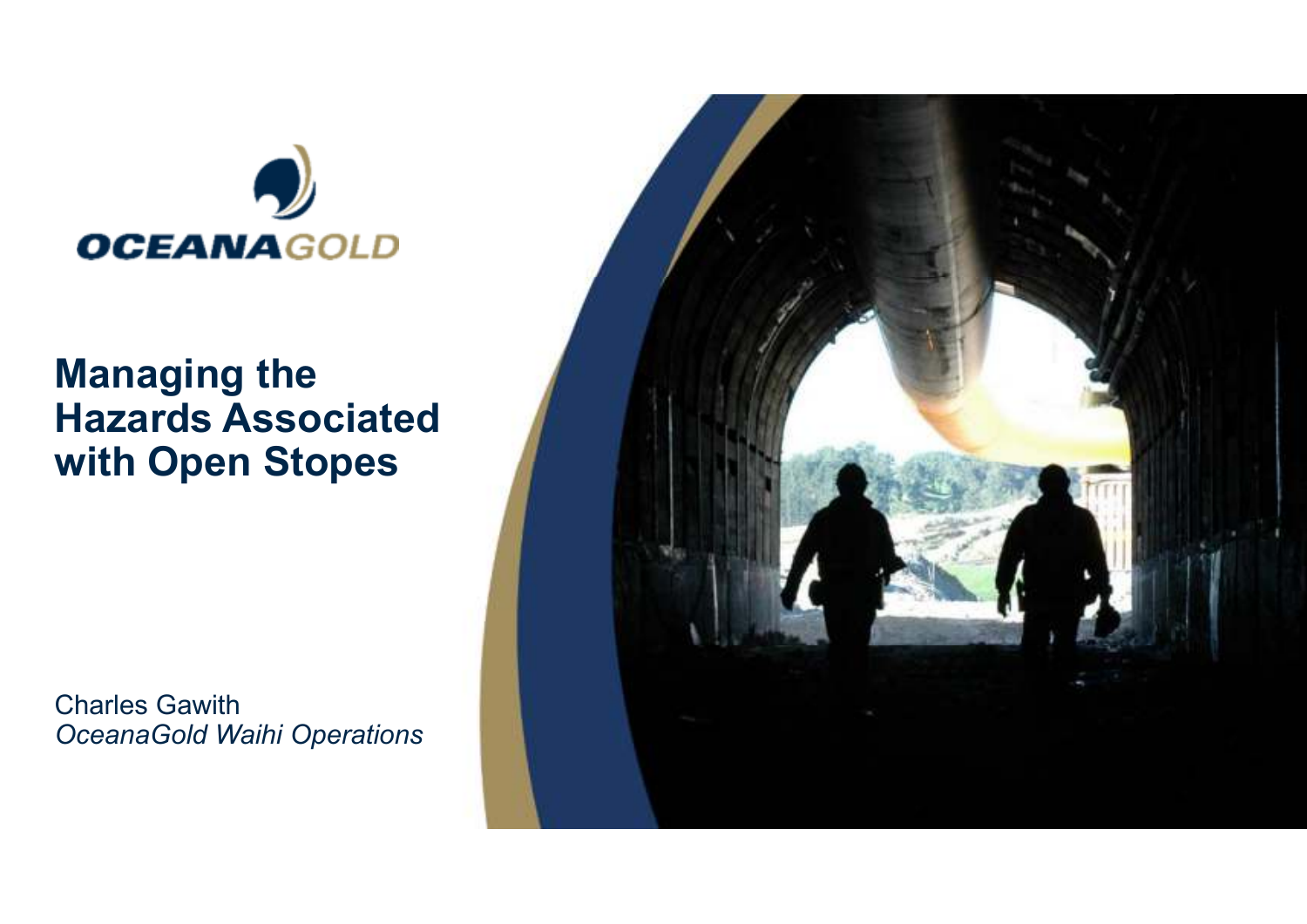**Can we please take a moments silence.**

## **Where were you at 6pm on the 28th of July, 2016?**

**I remember exactly where I was and I can even tell you what I was wearing when I received a call from the mine that a loader was upside down in a stope.**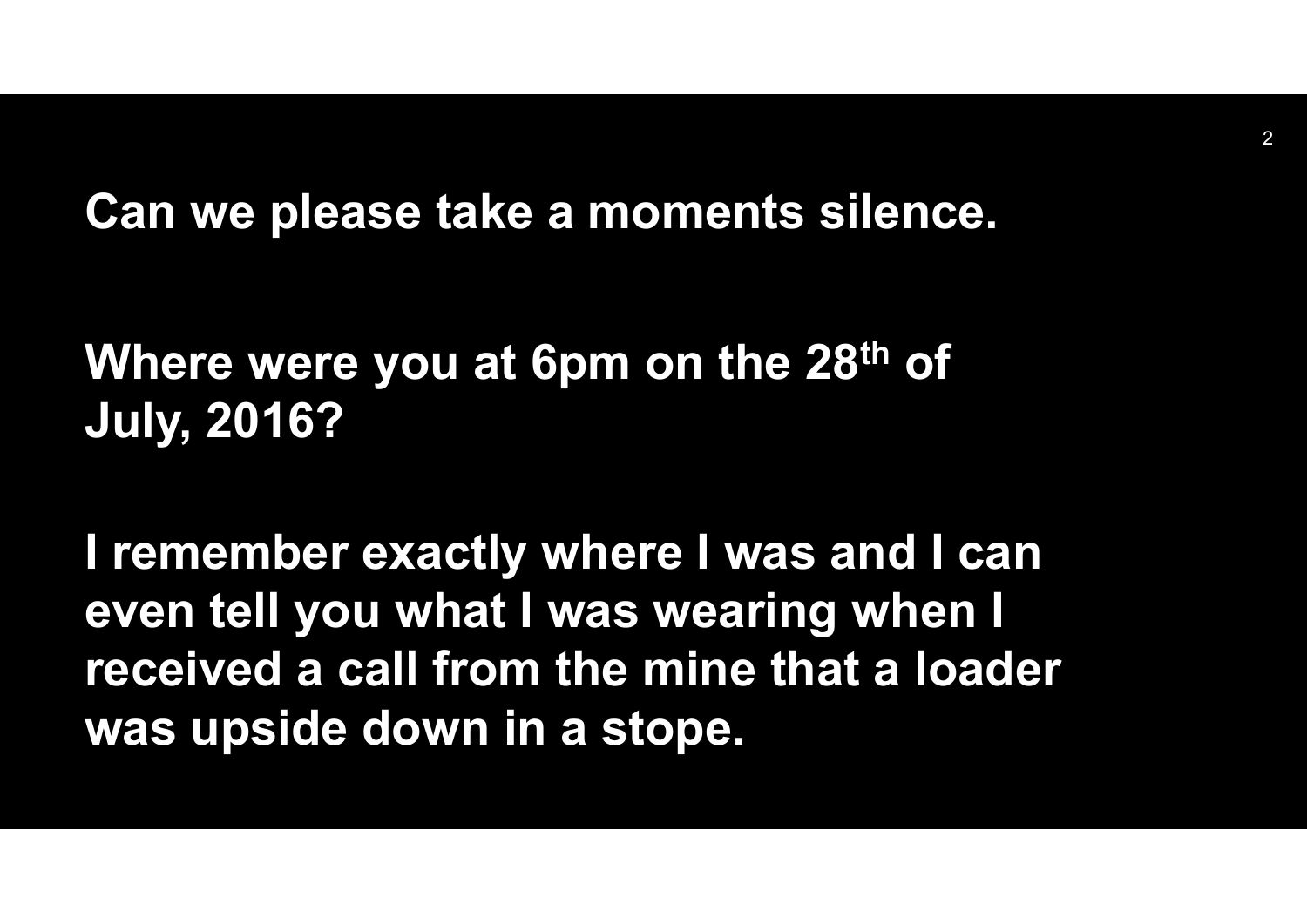### **Summary of the Incident**

28th of July 2016

- **7:15am loader operator assigned task to commence backfilling operations at the 840-1-South**
- **Underground loader 122 was out of service so operator assisted charge-up crew until lunchtime.**
- **15:05pm loader operator proceeded underground in loader 123 to commence the backfilling task.**
- **15:40pm loader operator contacted remote operator on level below for confirmation that the appropriate barricades etc where in place as per procedure.**
- **Approximately 18:00pm remote operator discovered loader 123 upside down on the 825-1-South level and initiated emergency response.**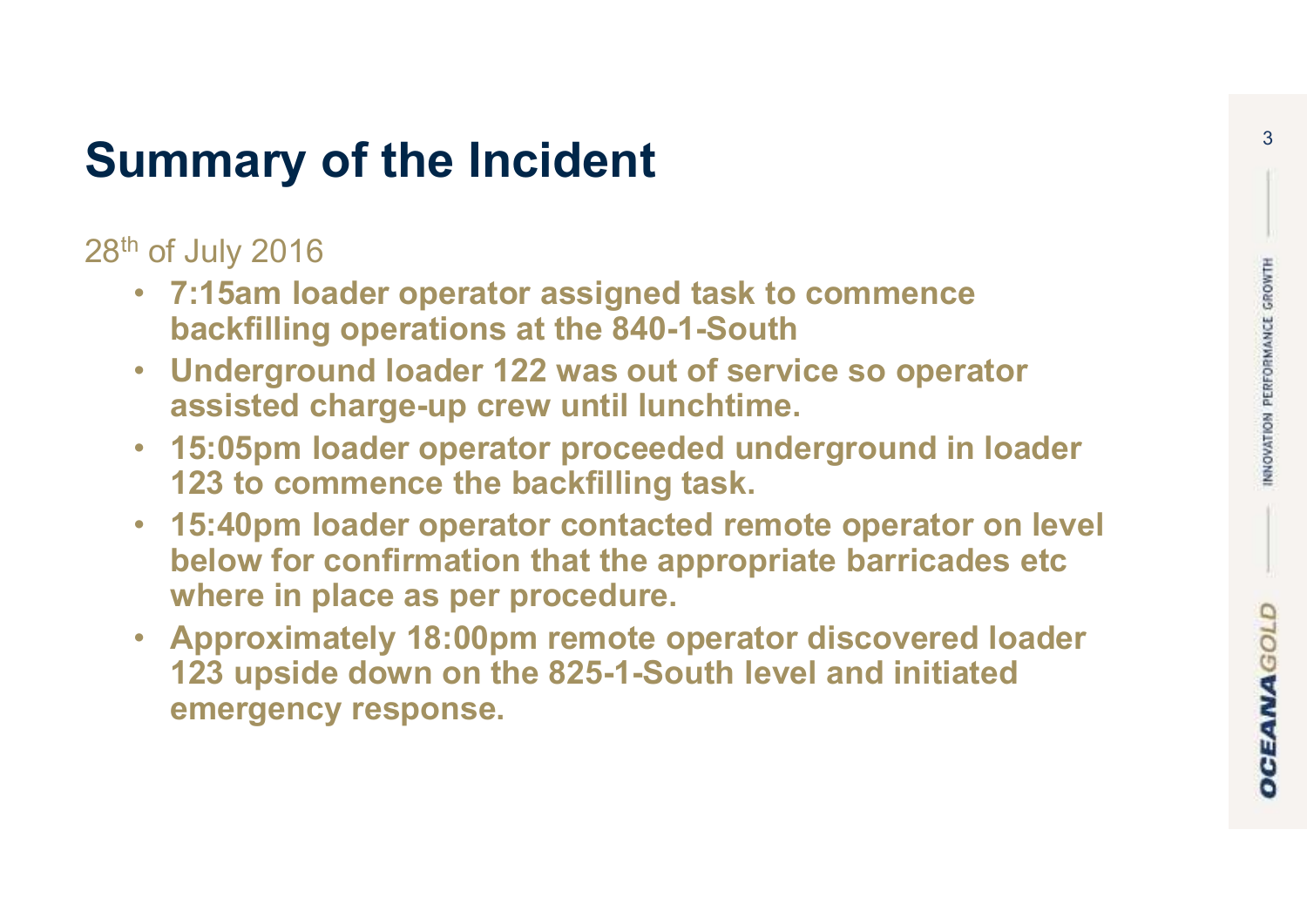### **Location of the Incident**



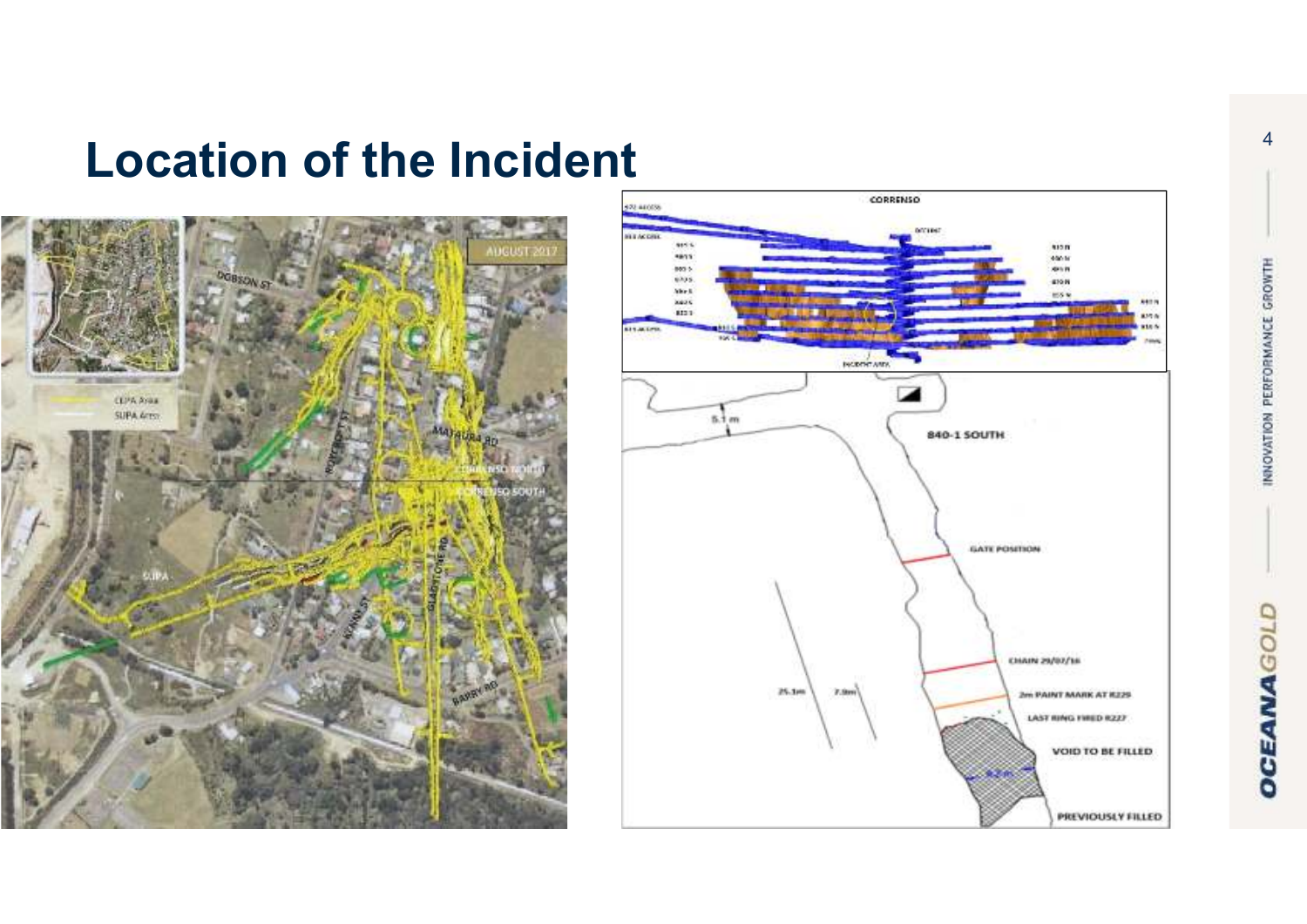### **Location of the Incident**

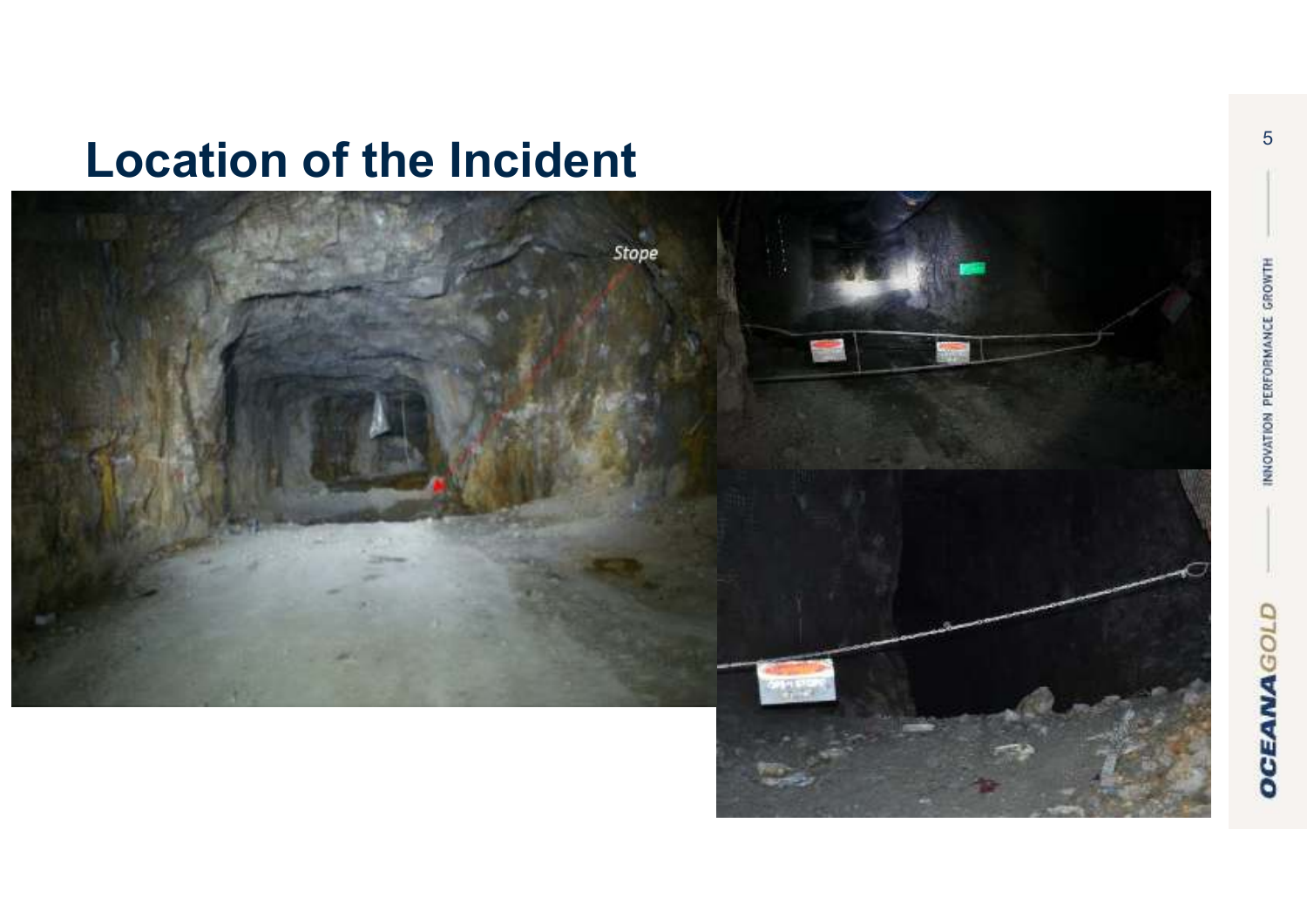### **What was the System for Backfilling Operations at the time of the Incident**

- $\bullet$  **Operator must** 
	- • **have a minimum of 12 months bogging experience to undertake this task**
	- **familiarise themselves with the location of all drive intersections,**  •**undercuts and pillars within the stope.**
	- •**check that chain barricades and signage are in place.**
	- •**wash and scale the area.**
	- •**check for any faults or cracks in the floor**
	- •**repaint the 2m marker line if not visible**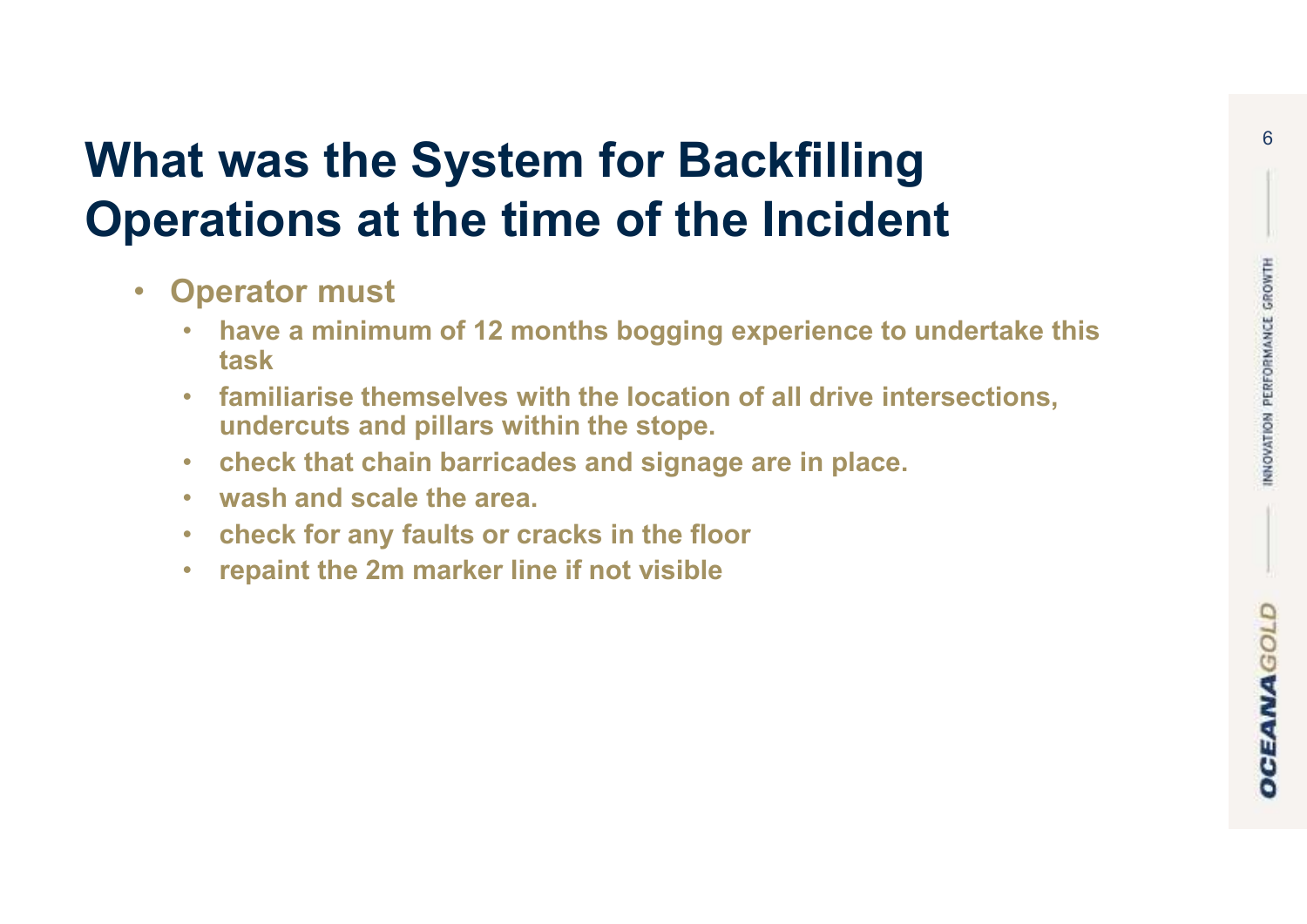## **The Backfilling Process**



7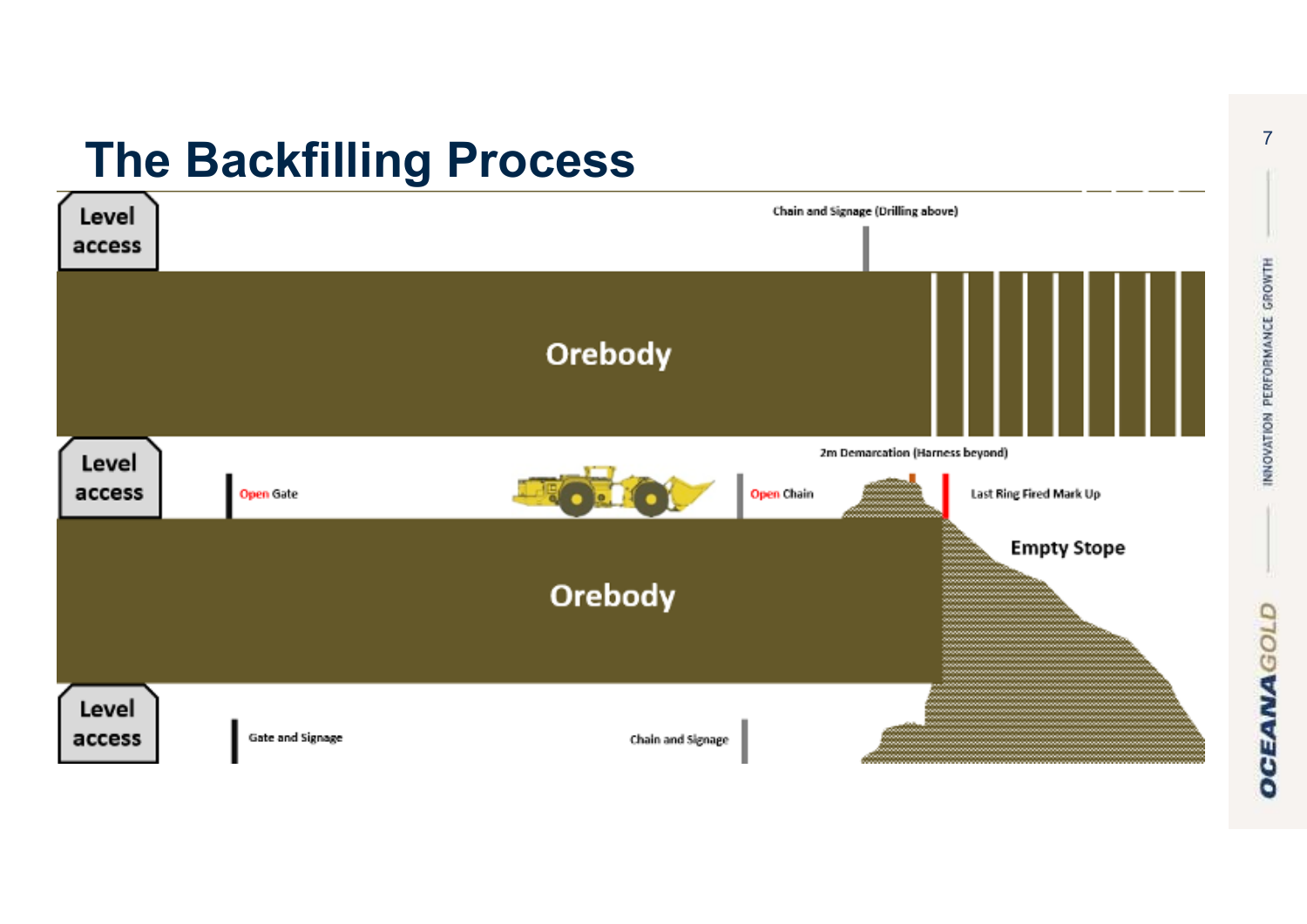# **Constructing a Bund Wall – Standard Industry Practice**

- $\bullet$  **Operator must** 
	- • **Get a bucket of waste and take it to the access where filling will take place.**
	- $\bullet$  **Slowly approach the stope edge in first gear until the lip of the bucket is 2m from the brow of the stope. Use the paint "marker" line to gauge the distance from the brow.**
	- • **Apply the service brake and select reverse. Make sure the machine is in reverse.**
	- •**Raise the boom and dump the load to begin the bund wall.**
	- •**Release the service brake and reverse back.**
	- • **Continue building the bund wall until it is at least 1.5m high and reaches right across the drive from wall to wall.**

**Prior to placing any material in the stope the "Placing Backfill" checklist MUST be completed.**

**Check machine is in reverse by rechecking the gear lever, listening for the reverse alarm and slowly increasing the revs until you feel a slight backwards movement.**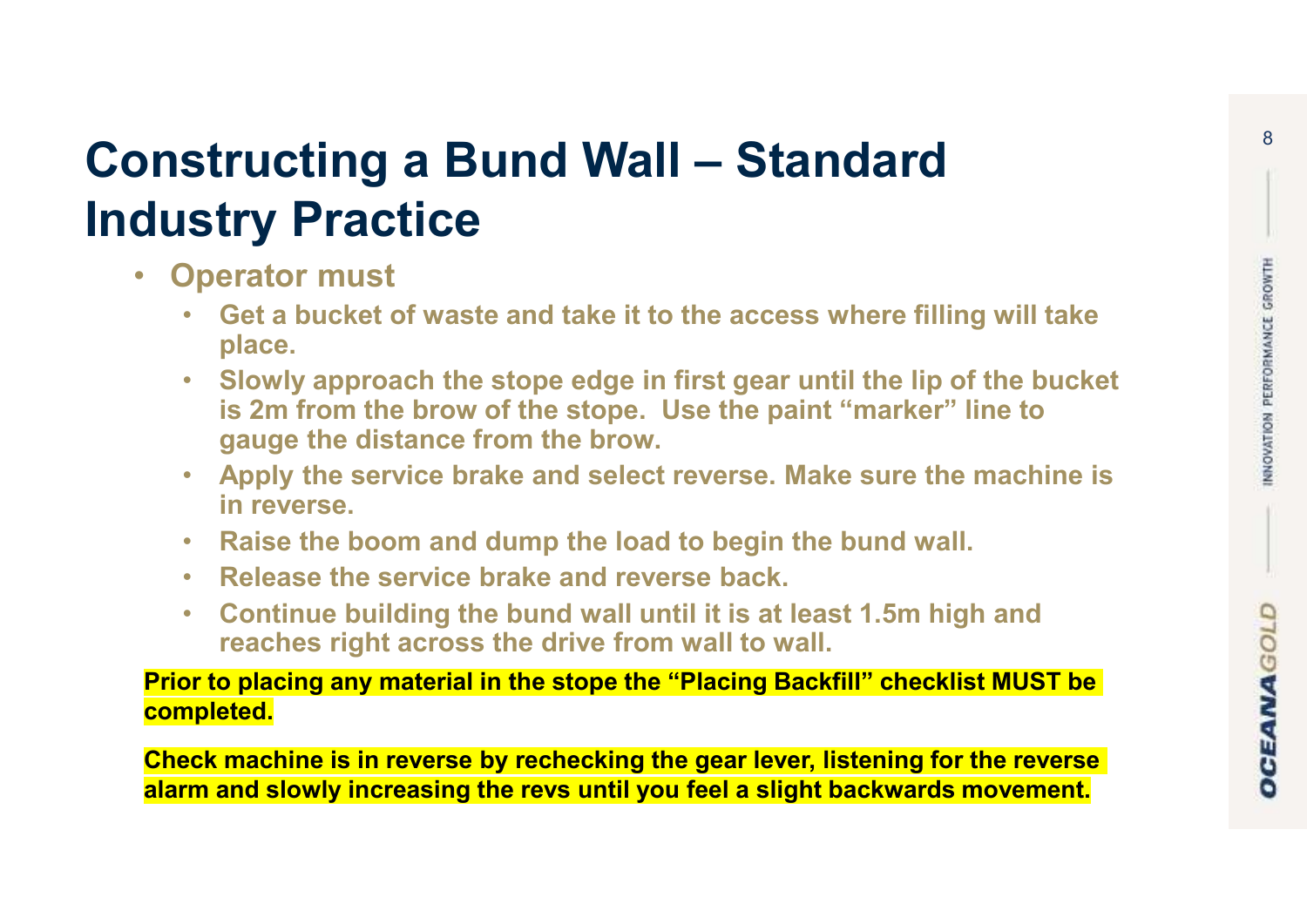## **We were not alone – below is a History of similar events in Australia**

6 October 1996 – loader enters stope during push-off 4 June 1997 – loader enters stope 26 January 1991 – loader enters stope void 30 August 2007 – loader enters open stope 19 May 2009 – loader pushing bund enters open stope 24 June 2009 – loader enters open stope 11 April 2010 – loader enters open stope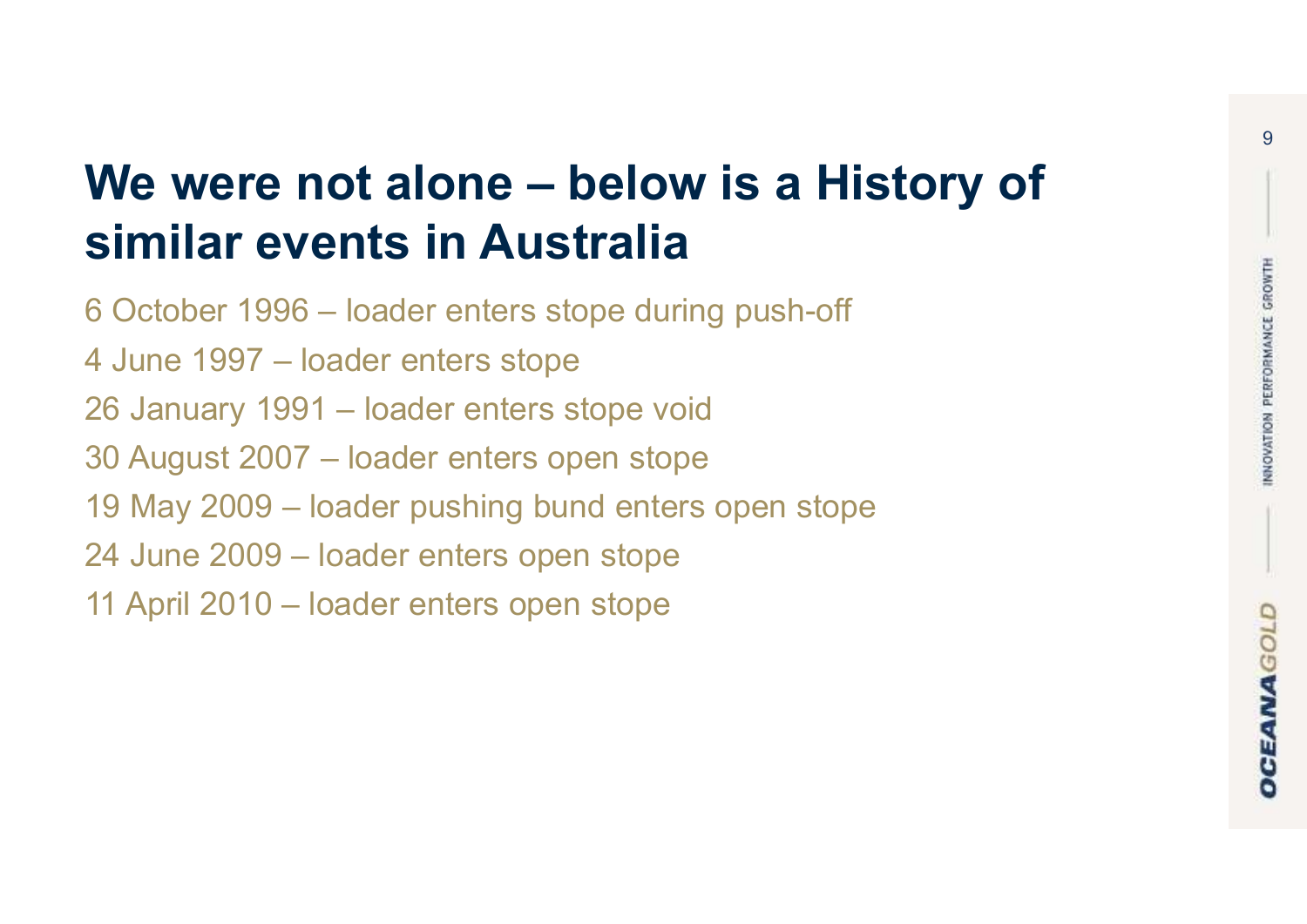### **Safety Alerts and Detailed Investigations**

Date: 11 April 2010

**Fatality Summary** 

#### Fatality Summary for industry awareness

Covertment of Wastern Australia<br>Coppertunctor Mines and Petroleum

It has been reported that a 45 year old underground loader operator employed on an Eastern Goldfields underground nickel mine was falsify intured when he drows into an easing specification the meming of 11 April 2010. Department of Mines and Potroloum Inspectors of Mines are at the score of the incident.

This fieldly Summary non-approved for release by the State. Morris Character and 4 April 2010.

#### This process takes too long and as an industry we need to do better

#### Significant Incident Report No. 199

unt of Western Asstrate<br>mort Mines and Petroleum

Subject: Manned loader drives into open stope - fatal accident Date: 17 June 2014

#### Summary of incident

In April 2010, an operator was driving a loader in an ore drive in an underground mine when the loader felt over the edge of an open stope. The loader felt about 25 m and landed on the lower level of the stope. The operator suffered fatal injuries as a result of this accident.

It is likely that the operator was in the process of building a rock bund at the edge of the stope at the time of the accident, as he had removed warning signage and wall bollands before operating the itsider in the drive. There was no other physical barrier in place to prevent access to the yord.

This accident was the subject of a coronial inquest held in February 2014, with findings and recommendations documented in the Coroner's record of investigation.

#### Direct causes

- There was no physical barrier in place near the edge of the stope void.
- ¥. The ipader operator did not detect the location of the stope void.

#### **Contributory causes**

- Warning controls had been nemoved without implementing alternative temporary methods of ۰ delineating the stope void.
- Warning controls were able to be removed by the operator without the presence and approval . of nominated persons authorised to remove the controls.
- ٠ The field-level risk assessment performed by the operator did not assign the correct level of risk for work in this location.
- The appended was delayed from inspecting the workplace due to the need to attend a production meeting.
- Operator visibility from loaders operating in one drives was severely limited due to the position ٠ of the cabin and obstructions to fields of view
- Changes to operating procedures and practices may not have been clearly understood by all ٠ relevant workers working at the mine.
- There may have been a misunderstanding about job requirements by workers involved.  $\bullet$

10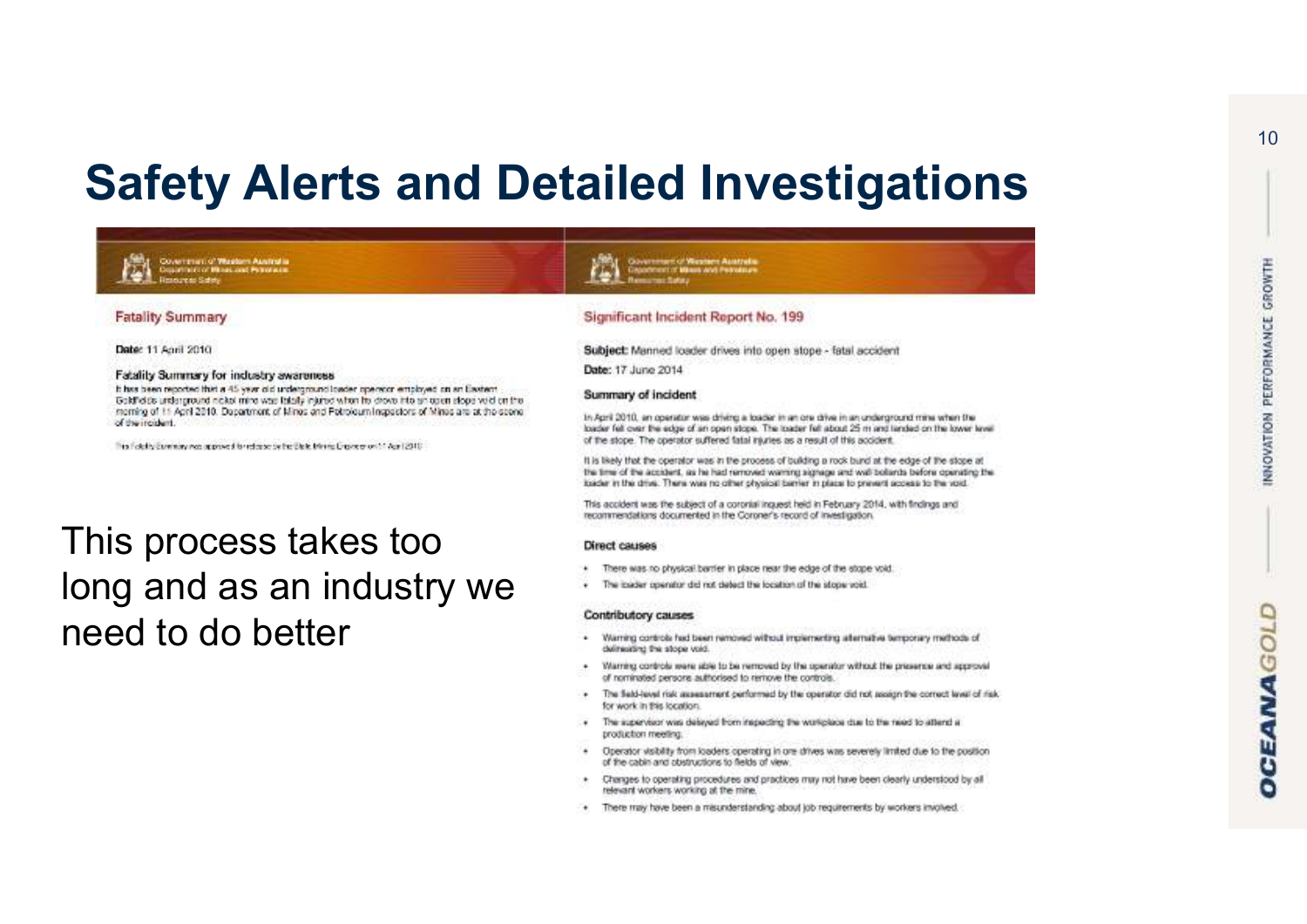### **Recommendations from Previous Event**

- Where equipment and operators, and especially manned loaders, are required to work near open holes,  $\overline{\phantom{a}}$  complete  $\overline{\phantom{a}}$  for the bezerde complete **formal team-based risk assessments** to determine appropriate controls for the hazards associated with the tasks.
- • **Do not rely solely on lower level risk assessments** (e.g. field level risk assessments, Task Hazard Analysis) performed by workers to identify and control hazards associated with high risk tasks near open holes.
- • Critically examine the circumstances under which there is a need for a manned loader to be operated near an open hole, and assess whether a manned loader is fit-for-purpose for the planned task. Alternative equipment or techniques should be considered, including application of **remote controlled technology** to keep the operator away from the open hole.
- • The appointed responsible persons should manage the hazard of open holes in mines by designing, constructing and locating **physical hard barriers** to prevent equipment from having access to the edge of such open holes. The barriers should be used in conjunction with lower level access control systems such as demarcation and lockable barriers controlled by supervisors or managers. Wherever possible, install hard barriers before creating an open hole.
- Clearly **communicate changes to operating procedures and practices** to the workforce, including supervisors, with reinforcement and monitoring from management to ensure adherence to the new standards and procedures.
- • Ensure **work instructions given to operators are clear**, unambiguous and understood so that there is no misinterpretation of job requirements.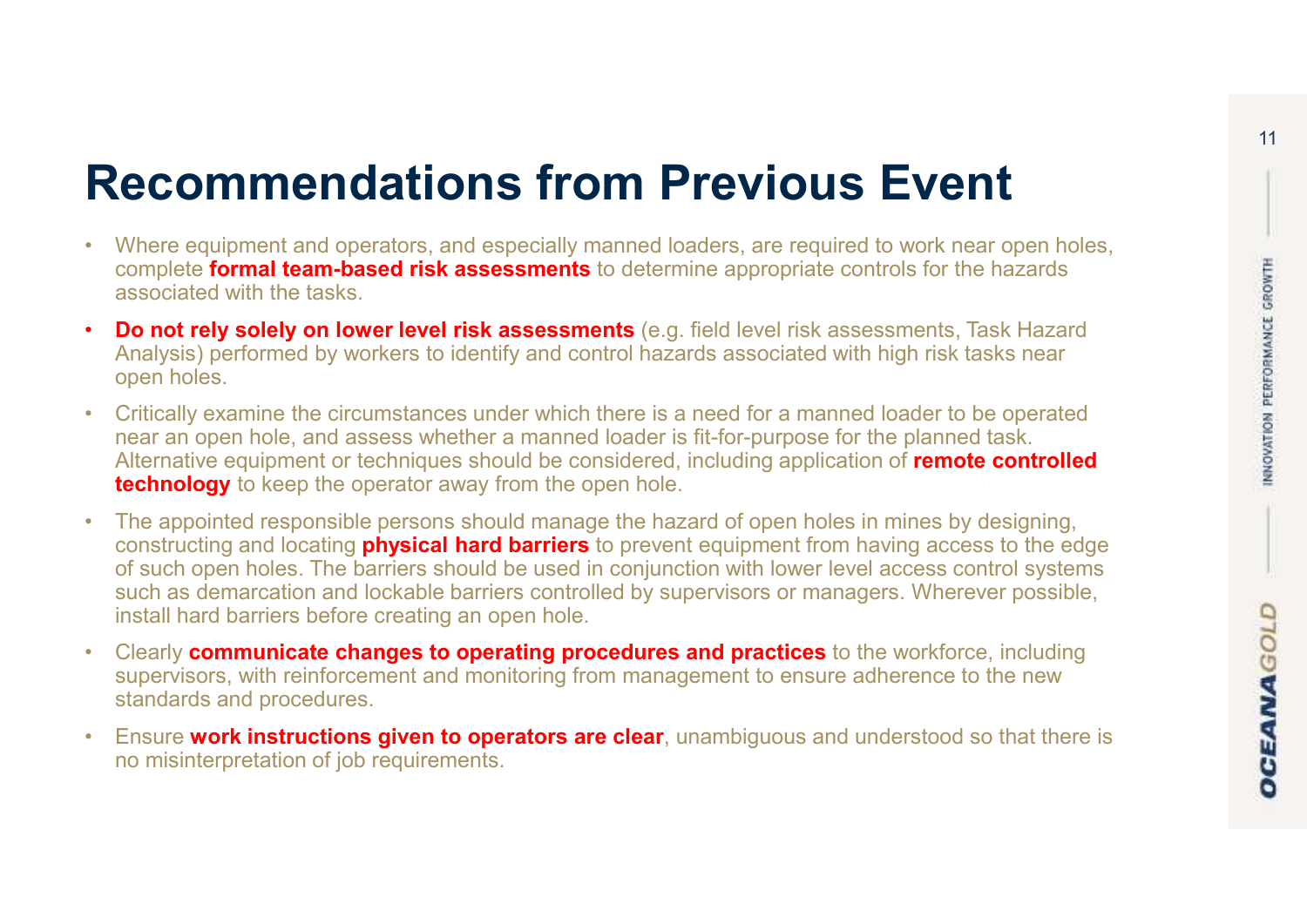## **The Problems with Physical Barriers/Stop Logs**



Steel Stop Logs are generally not designed to stop a loader.

•

- • Installing the Steel Stop Log has the same primary risk as the building of a waste bund. That is a loader drives towards an unprotected void with a bucket full of steel as opposed to a bucket full of rock!
- • The increased complexity of installing the Steel Stop Log when compared to the rock bund construction was likely to lead to ad hoc modifications or on the fly hacks in the field.
- • Steel Stop Logs and their associated chains require a significant amount of ongoing maintenance and checks. These multiple activities increase the risk associated with working around open stopes.
- Steel Stop Logs could give an operator a false sense of security as it will not stop their loader from entering a stope.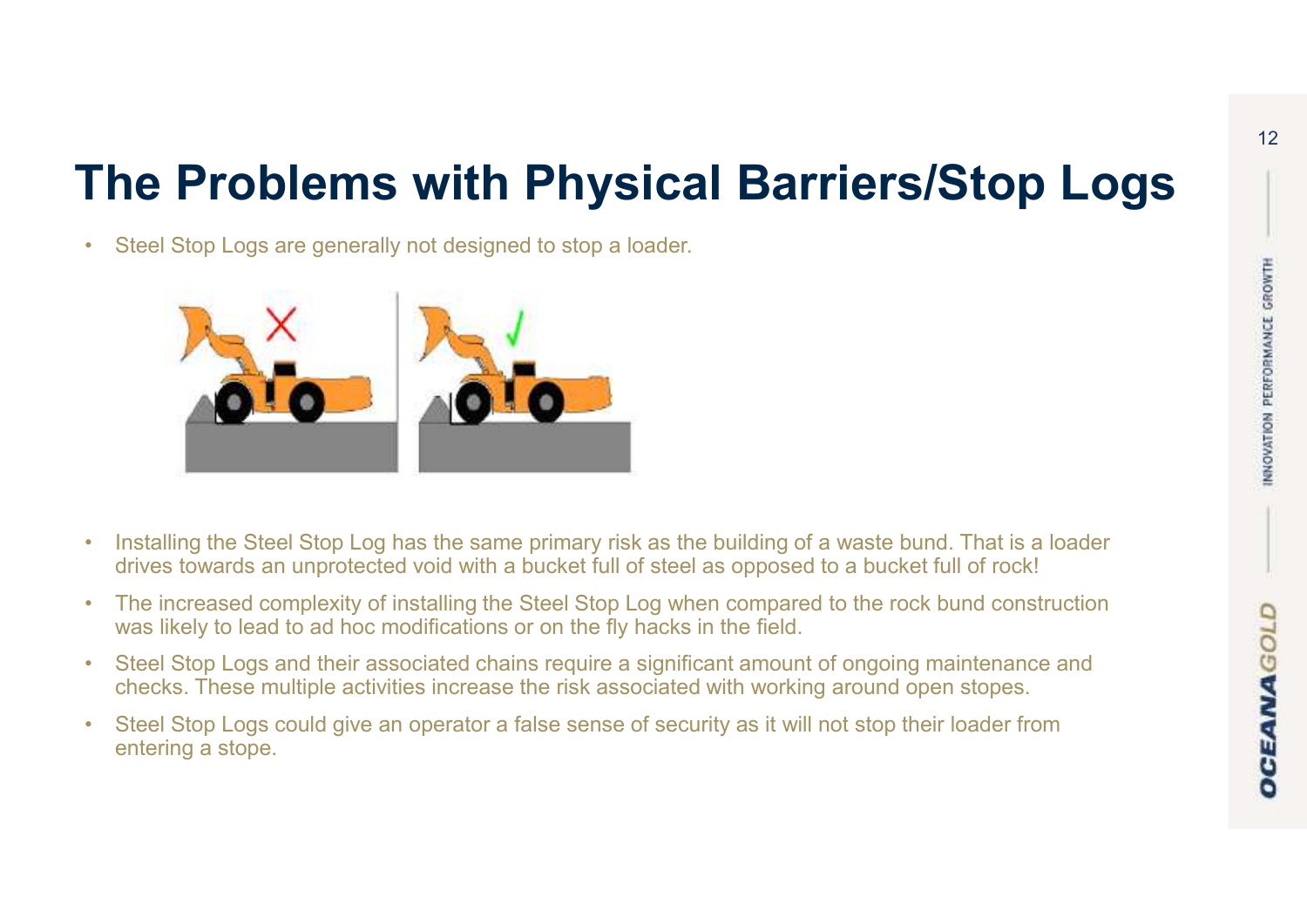### **Why Steel Stop Logs Can't be used at Waihi**

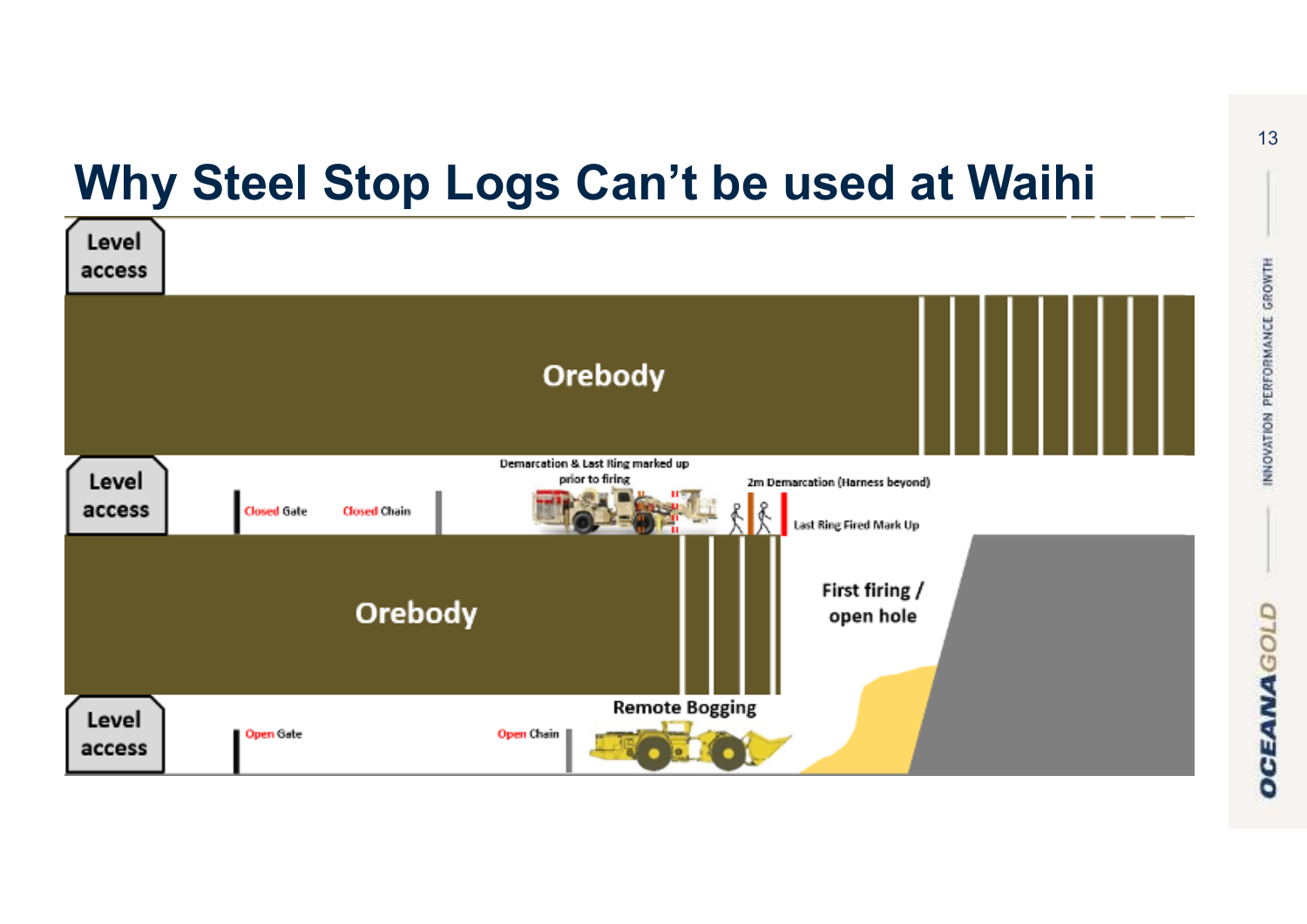### **The Steel Bollards**

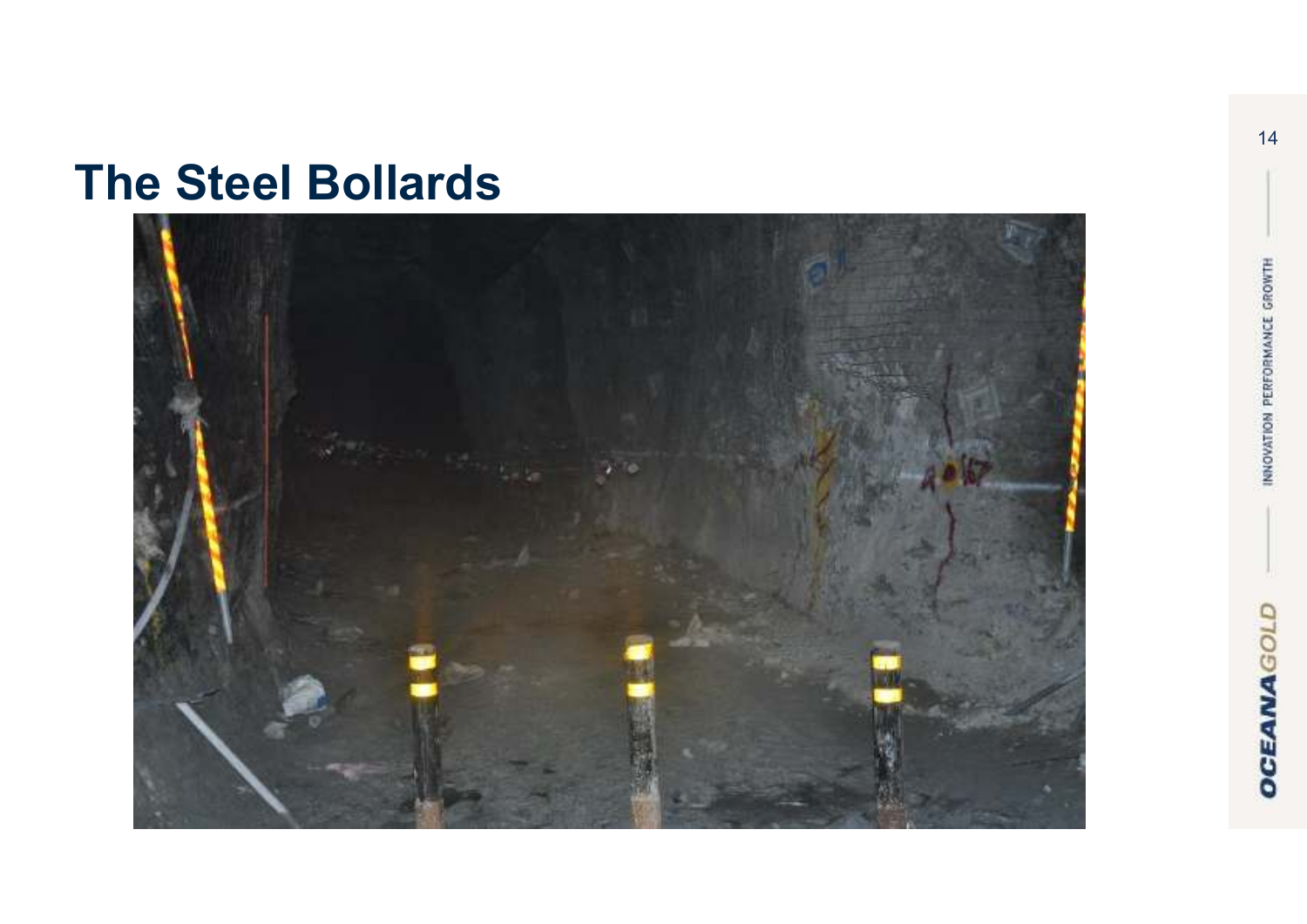### **Working around Open Stopes with Steel Bollards**

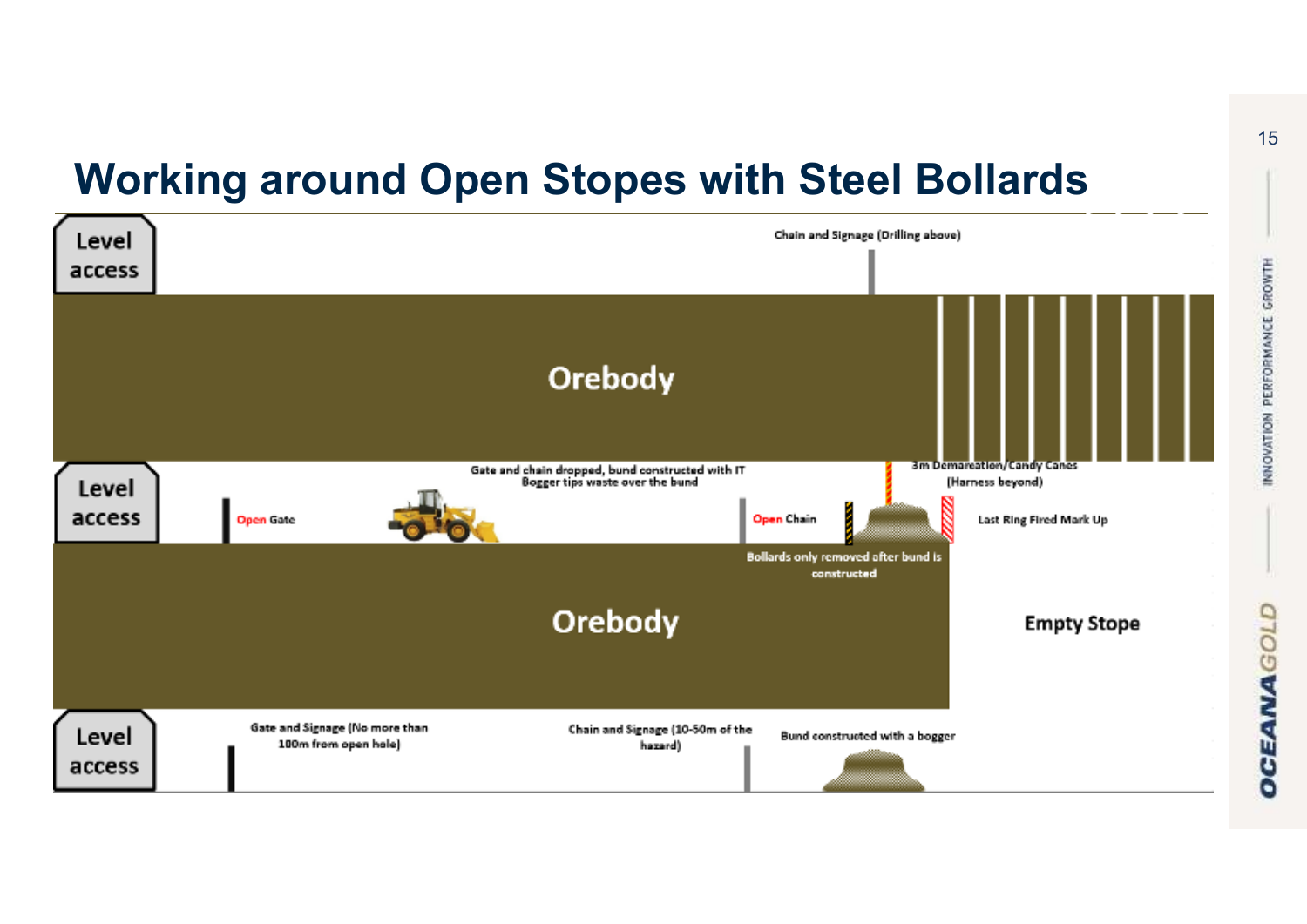### **Finally what did I say about we must do better?**



#### Significant Incident Report No. 265

Subject: Manned loader falling into an open stope

Date: 03 August 2018

#### Summary of Incident

Note: The Department of Mines: Includy Regulation and Safety's investigation is organize. The information contained in this significant incident report is based on materials received. Impulsible and understanding at the time of writing.

In February 2018 a loader operator was instructed to build a rook bund, using a loader, at the upper ledge of an open stope in an underground mine.

The operator trammed to the level, bogged dri from a stockpik and then dross towards the open stops: On approaching the stops, there was a sign hanging on a chain that restricted unsultorised access to the stops and surrounding area. The operator removed the sign and conducted a visual inspection of the work area before neturning to the loader and driving in close proximity to the edge. of the stope to place the bund.

As the operator was floping the load, the right hand side of the loader siumped and the operator exted the loader via the cab door. The loader kept moving forward under its own power and fell over the crest into the stope, coming to rest on the rill of one below. The operator was uninjured.



Level plan showing the direction the lighter was traveling, as well as the browpick-up (A), the edge of the open stope (B), the void (C) and the location of the mentioned accuracy sign (FF) in the crisis.

#### **Direct causes**

. Lack of adequate controls to manage the risks for mining activities near a void.

#### **Contributory causes**

- No visual markers on the wall for the operator to position the bund safely.
- z Reduced operator visibility:
	- the edge to an open strop was located on a bend
	- · the loader was still articulated at the point of tipping (poor operator visibility)
	- there was limited lighting
- The operator inistudged the location of the edge leading into the void.

#### **Actions required**

Mine operators, managers and front line supervisors are reminded of the importance of developing sale systems of work and implementing appropriate controls for all work near open stopes or any wids untercrowd. The following actions are peconymeroled:

- perform a formal team-based risk assessment to identify bazants and control messures before  $\bullet$ any work is commenced in the vicinity of an open stope or any other void. This should be in addition to lower level risk assessments (e.g. field level risk assessments, Task Hazard Arenkede I
- install physical hard barriers in conjunction with lower level access controls (e.g. signage, × demancation). Hent benters prevent workers and equipment accessing the edges of voids and should be:
	- designed and constructed at appropriate locations before open stopes or voids.
	- where practicable, installed before creating a void
- use merkens or spotters for or during the construction of bunds when as fe to do so.

#### **Further information**

- Department of Mines. Industry Requisition and Safety. Safety publications. www.dmirs.wa.gov.au/ResourcesSafety
	- Vertical operator safety practice in underground mines guideline
	- Working at height in underground mines goldeline
	- Significant incident Report No. 110 Vehicle over stope edge
	- Significant Incident Report No. 149 Loader falling into an open stope
	- Significant Incident Report No. 199 Monned leader drives into open stope fetal accident
	- Significant incident Report No. 234 Light vehicle driven partly over edge of open stopp-
- Corenzi's Court of Western Australia, www.commers.court.wa.cov.au-
	- Inquest into the death of Wayne Ross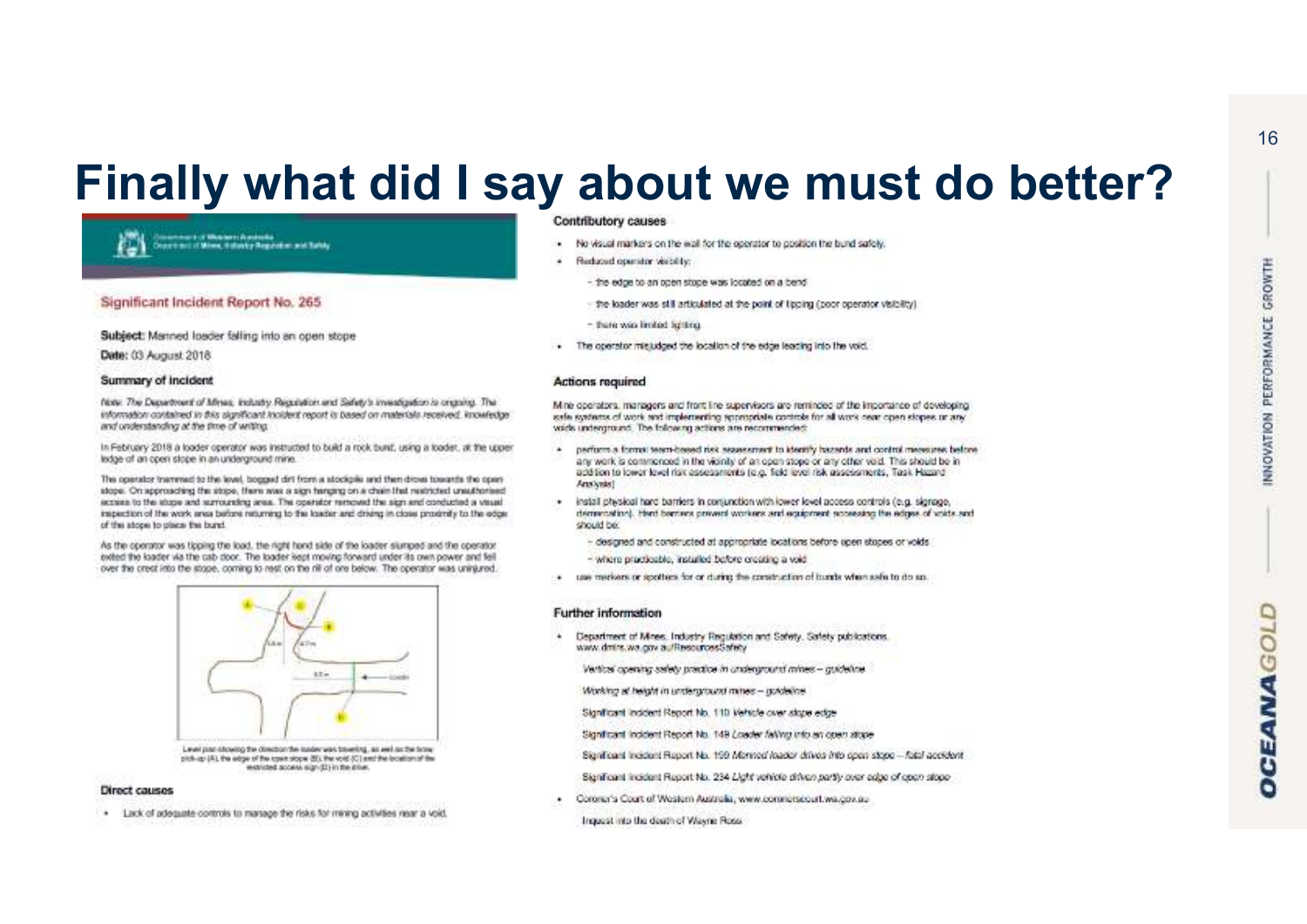## **Questions?**